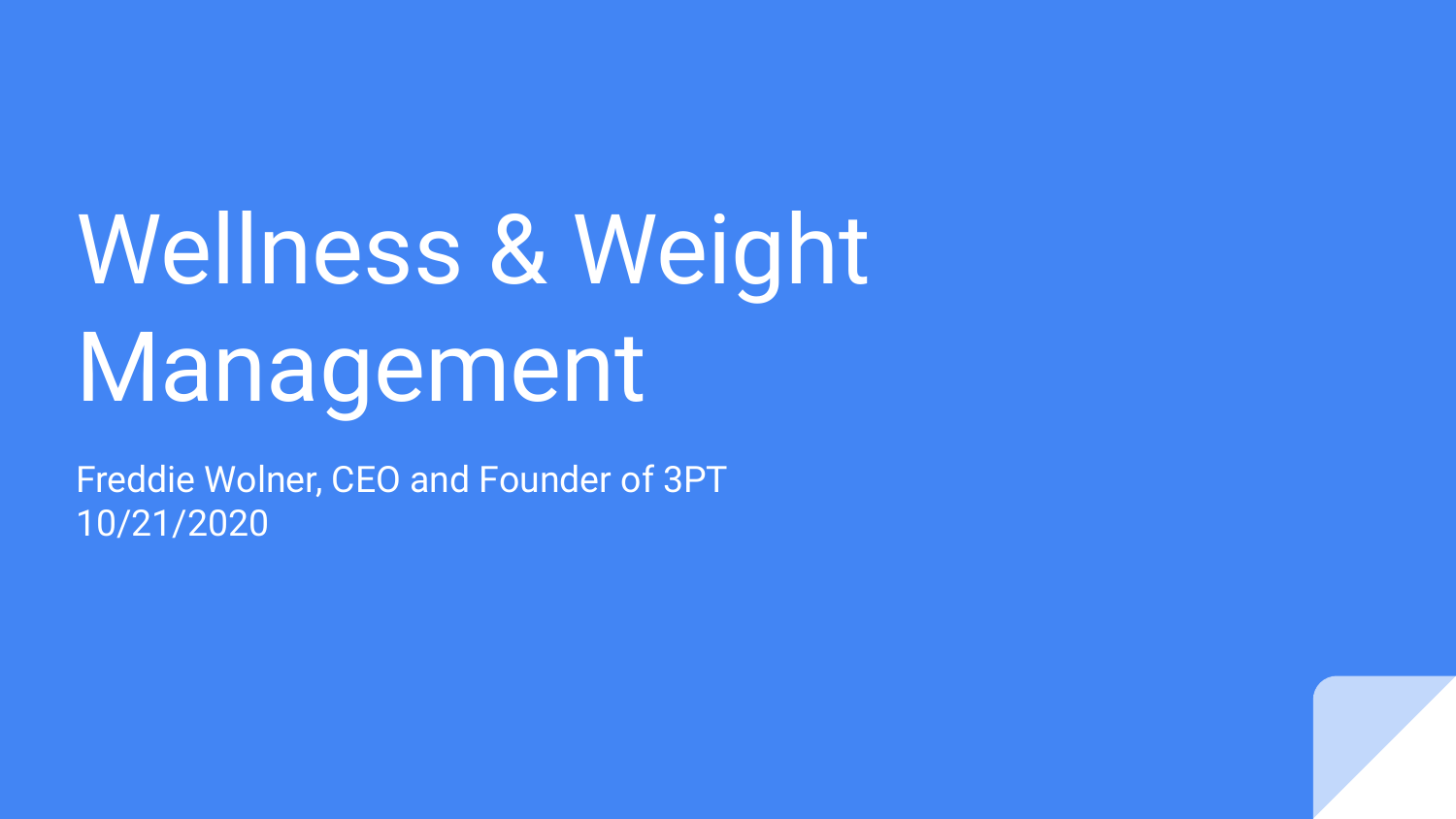# Who Are We?

Mokena Oak Lawn LaGrange Melrose Park **Bourbonnais** 



**Our Services:** Physical Therapy Workers Compensation Work Conditioning/FCEs Weight Loss Nutrition Counseling Therapeutic Exercise/PT Behavioral Medicine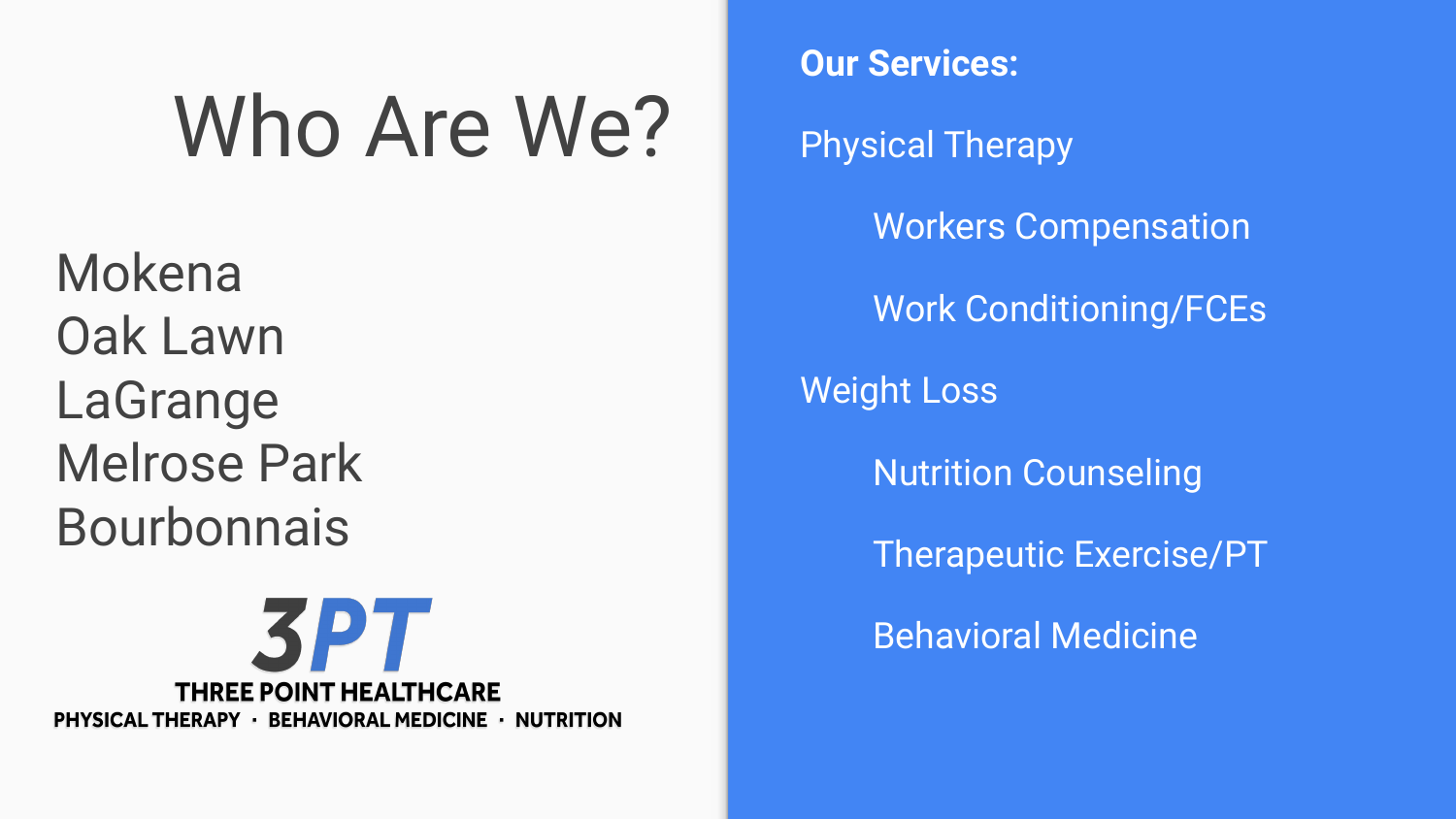#### What Are We Going to Discuss Today?

- 1. Metabolism what is it and can you change it?
- 2. Why knowing the number is important
- 3. Some simple nutrition concepts
- 4. Some common challenges with **Exercise**
- 5. Basic Exercise Physiology concepts
- 6. Potential Behavioral Challenges for healthy weight loss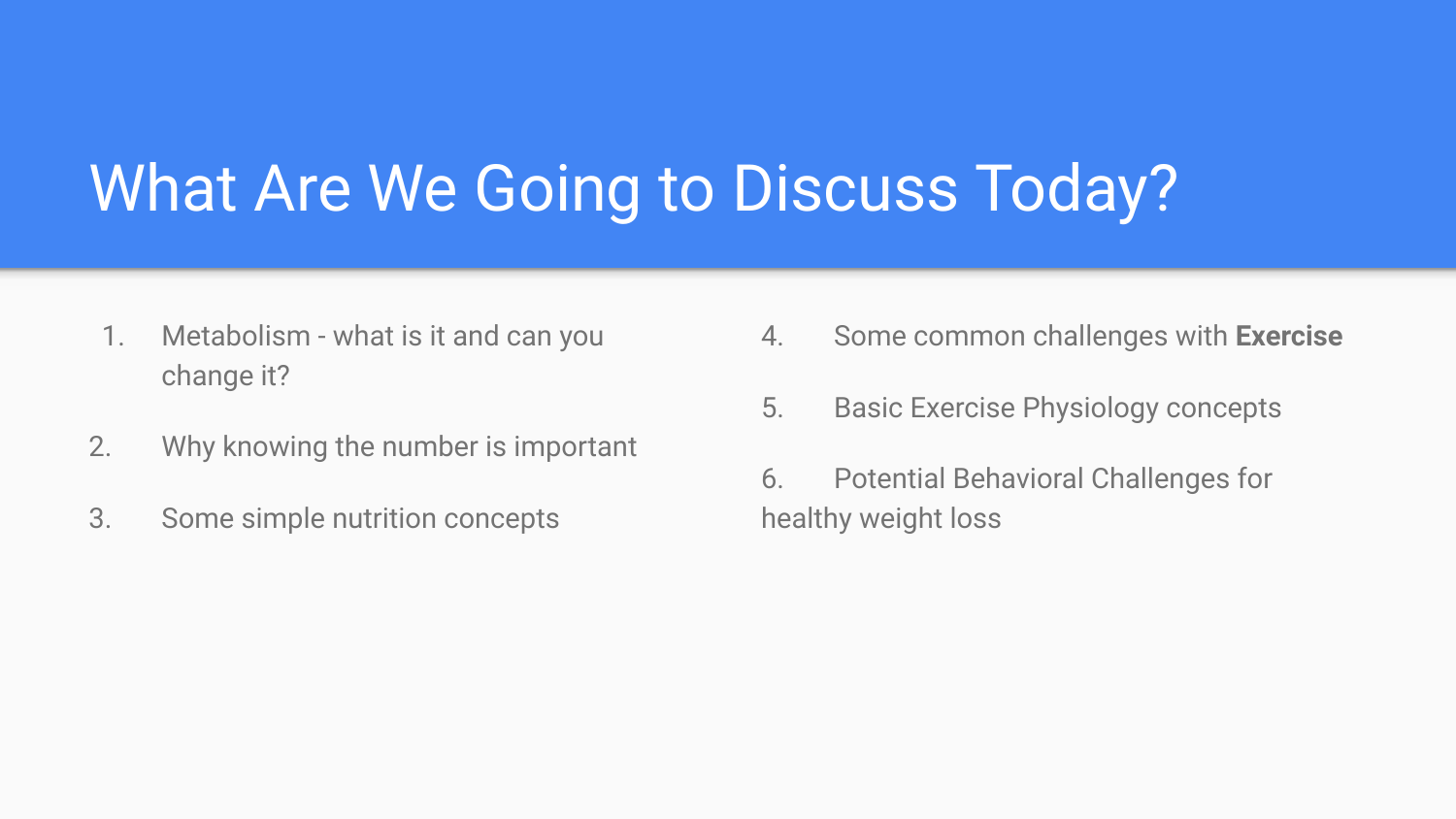## Understanding Your Metabolism

- **● Converting food into energy**
- **● What does your body need energy for?**
	- **○ Thermogenesis Digestion**
	- **○ Neurological**
	- **○ Cardiovascular**
	- **○ Pulmonary / Respiratory**
	- **○ Musculoskeletal**
	- **○ Endo/Exocrine**
- **● Age, height, weight, gender, body composition, genetics**
- **● Can you do anything about your metabolism?**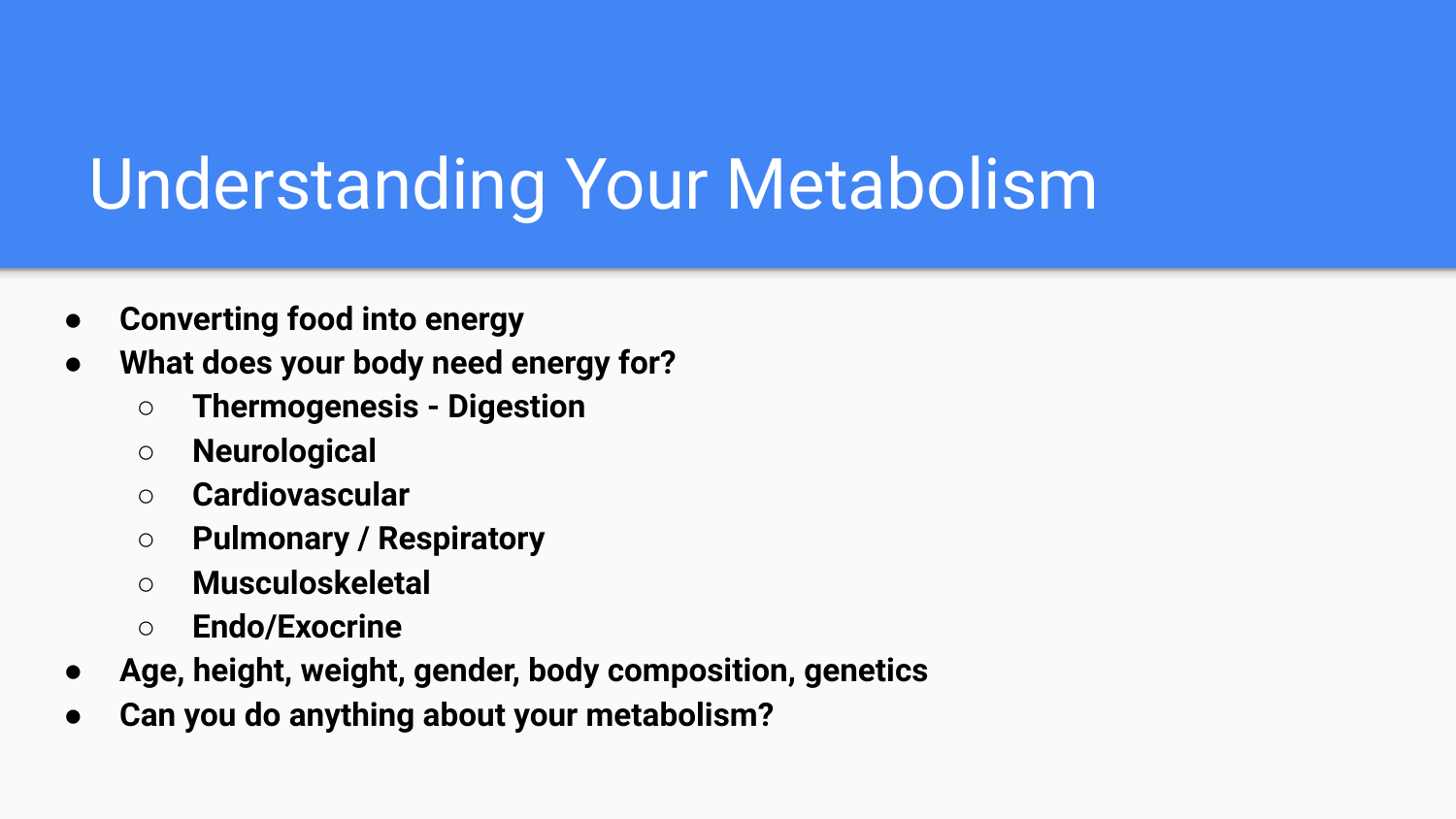## How Metabolism is Determined

- Most Doctors and Registered Dietitian Nutritionists use formulas based on mass populations
	- MSJ
	- **Harris Benedict**
	- The Use of Indirect Calorimetry becoming more prevalent
		- 15 minute test
		- At rest, partial fast
		- Very accurate gold standard
		- **Expensive**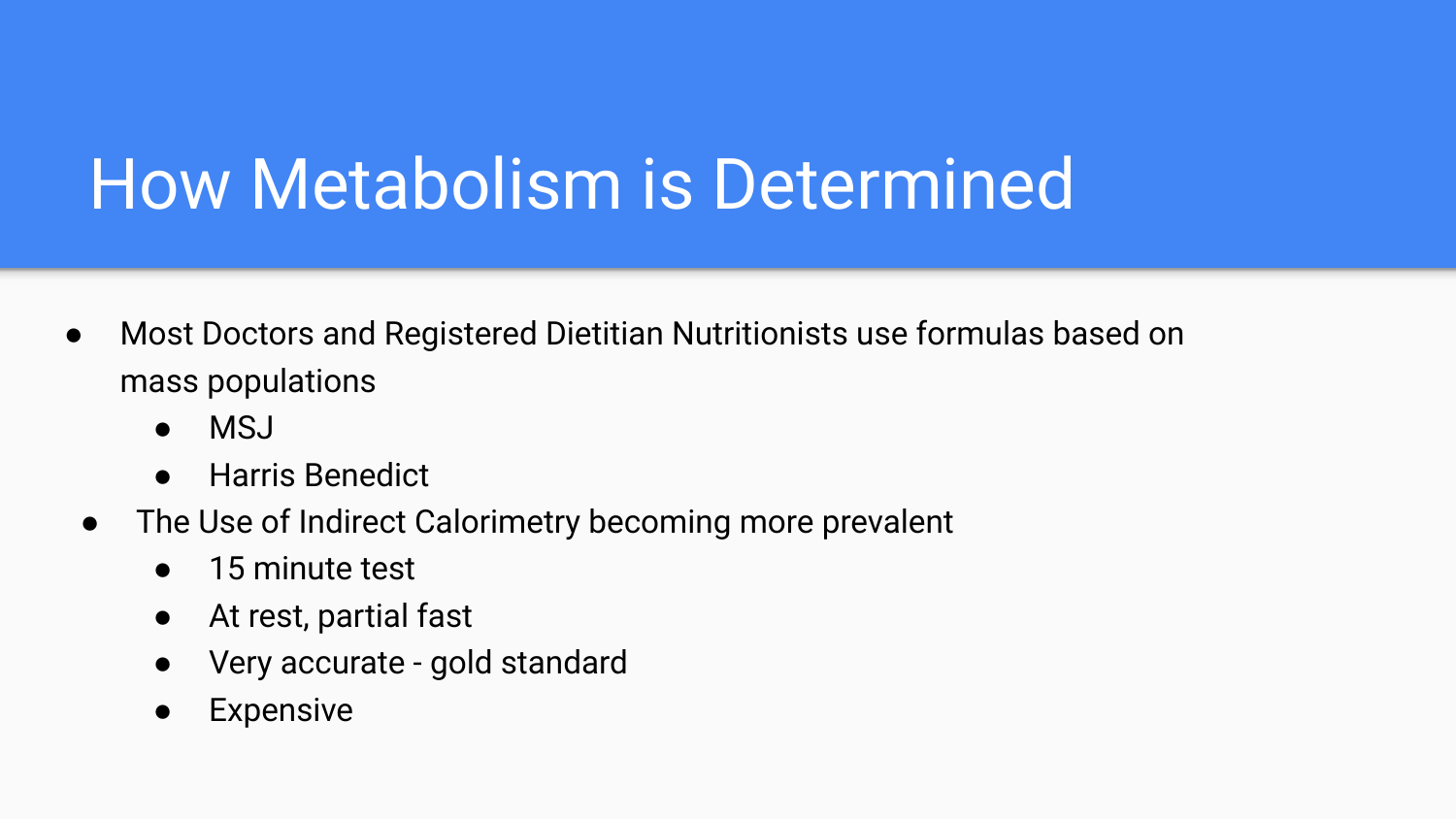# We know your metabolic rate, now what?

- Determine a nutrition plan based on your actual metabolic needs
- Understand how this number can work for you Get a professional to help you, not a paid spokesperson that sells products
	- Avoid the diet mentality, get on a plan like a budget
	- Nutrition 101
	- Tracking intake
	- The hunger scale
	- Disordered eating
		- If you are obese, you are dealing with disordered eating
	- Nutrient timing vs. Binges
	- How over exercising can derail you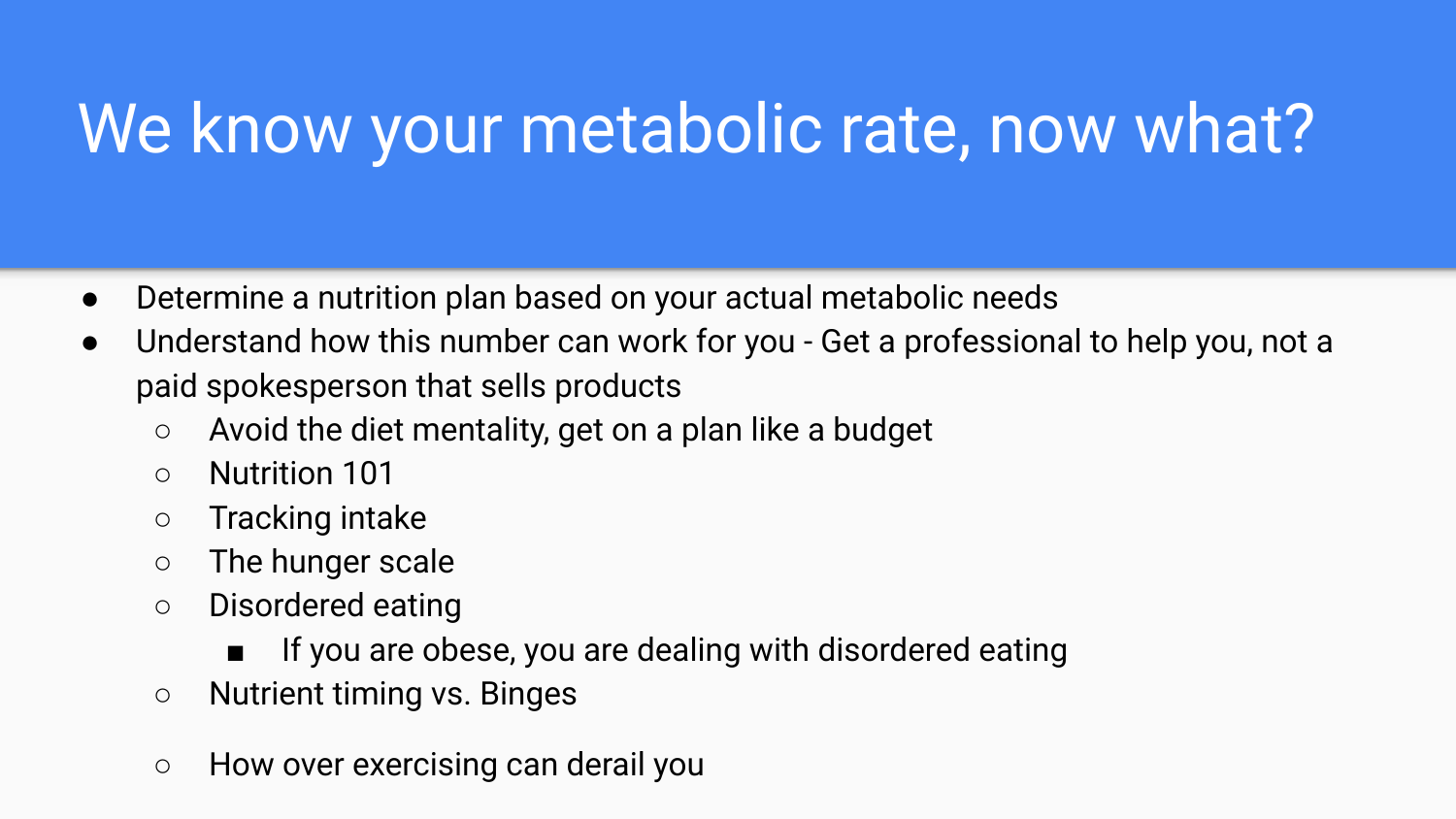#### Exercise - Why Don't We *Just Do It*?

- **#1 reason Pain**. What's your plan?
- Don't know what to do
- Don't know how to do it
- Afraid of getting hurt
- Bored
- #2 reason Don't like it. What's your plan?
- Don't see results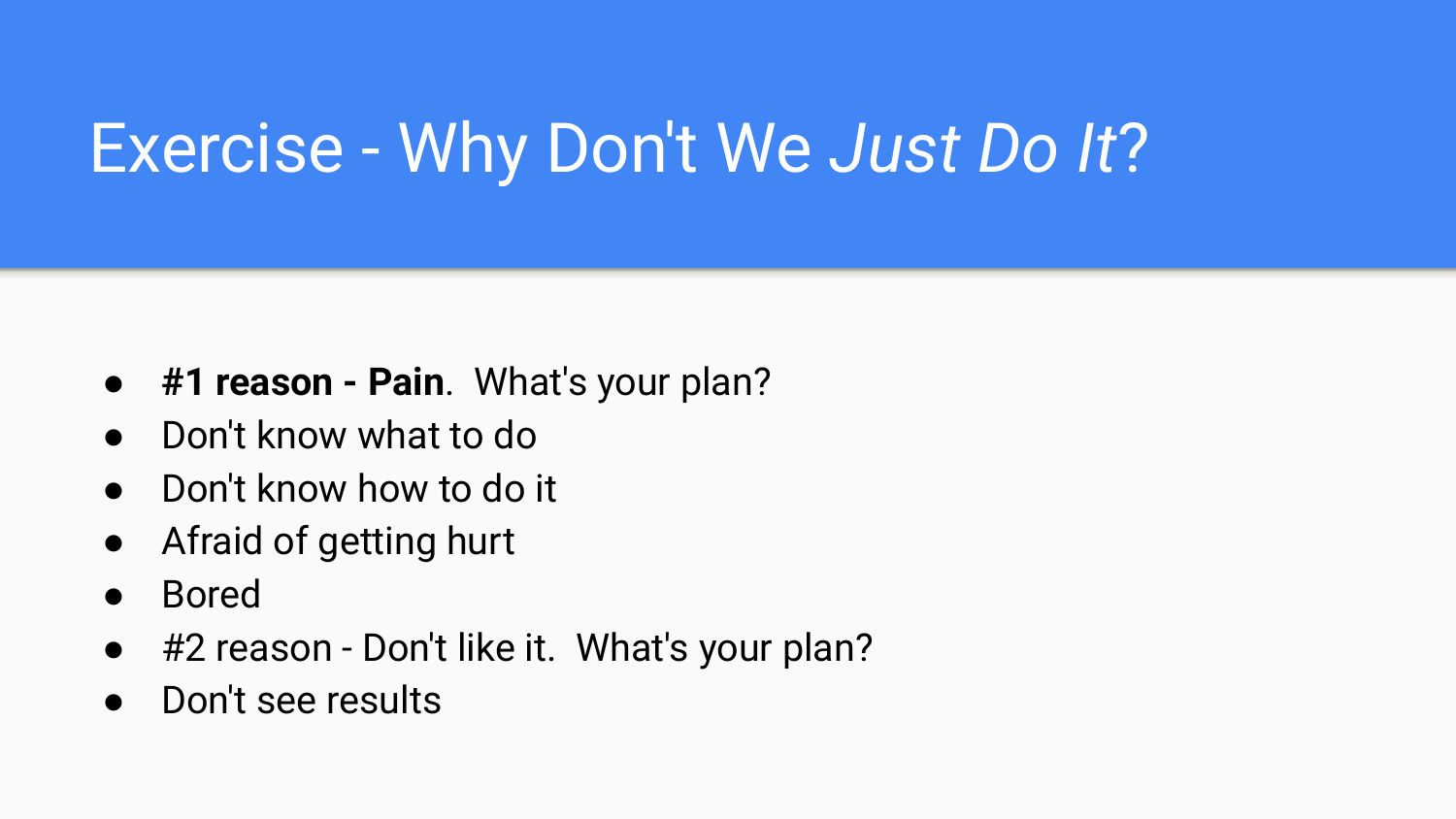#### Understanding how your body responds to exercise

- Everybody responds to exercise differently based on several factors:
	- Age, height, weight, gender
	- Level of fitness
	- Genetics
- How do you know how hard or how easy to exercise?
- Are you burning fat or carbs?
- Are you burning enough calories to lose weight?
- Cardiopulmonary exercise test 15-20 minute tests gives you all the answers
- Learn to like exercise? Are you kidding me?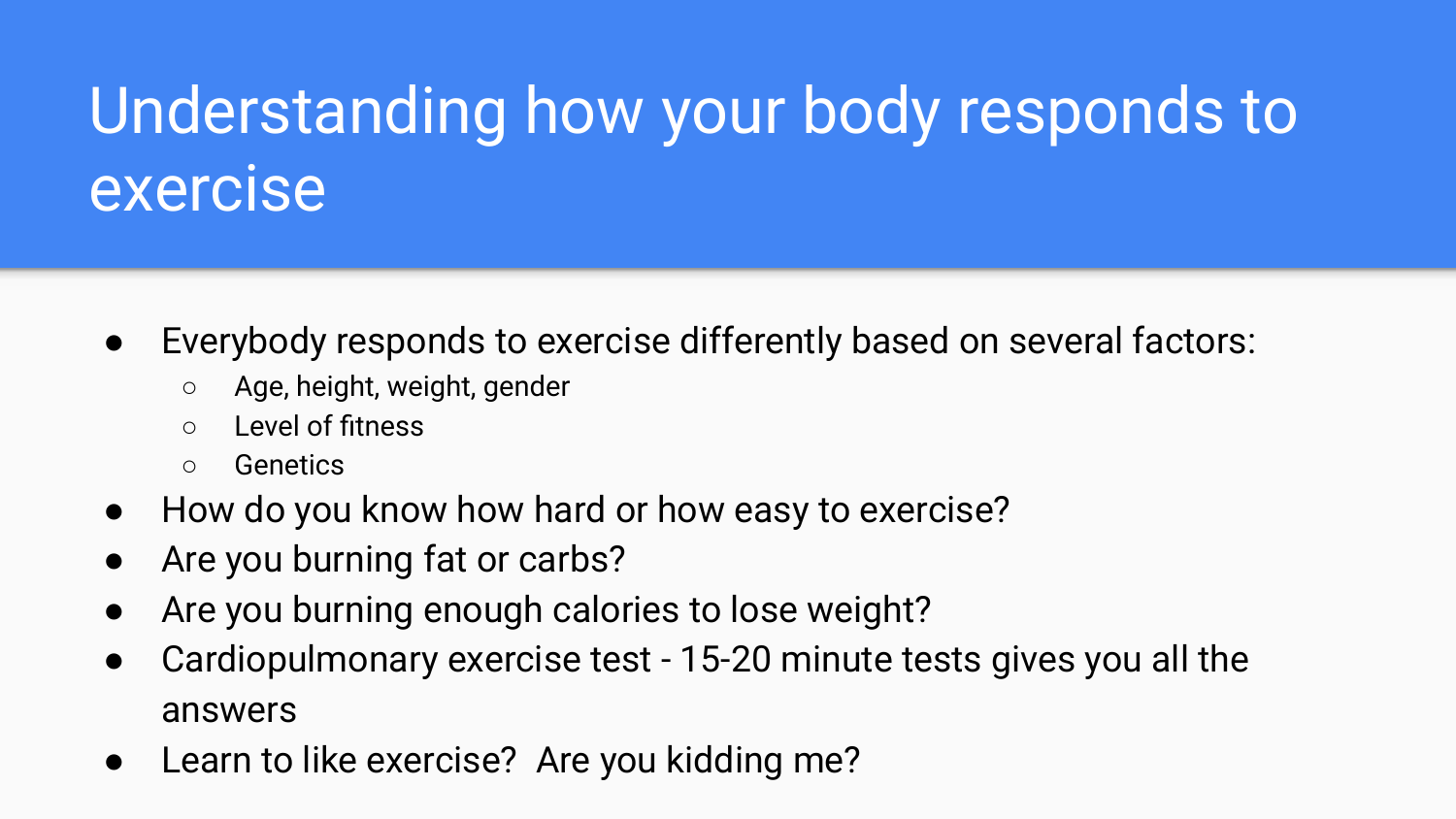#### Losing weight is really hard, get the help you deserve

- Do you have an unhealthy relationship with food?
- Do you use food in unhealthy ways?
- Does stress, anxiety, and or depression affect your nutrition?
- Do you hardly eat all day because your not hungry and then have a big meal at night because you are really hungry?
- Does your body crave carbs after exercise?
- Does family, work, social obligations affect your nutrition?
- Do you spend enough time on self care?